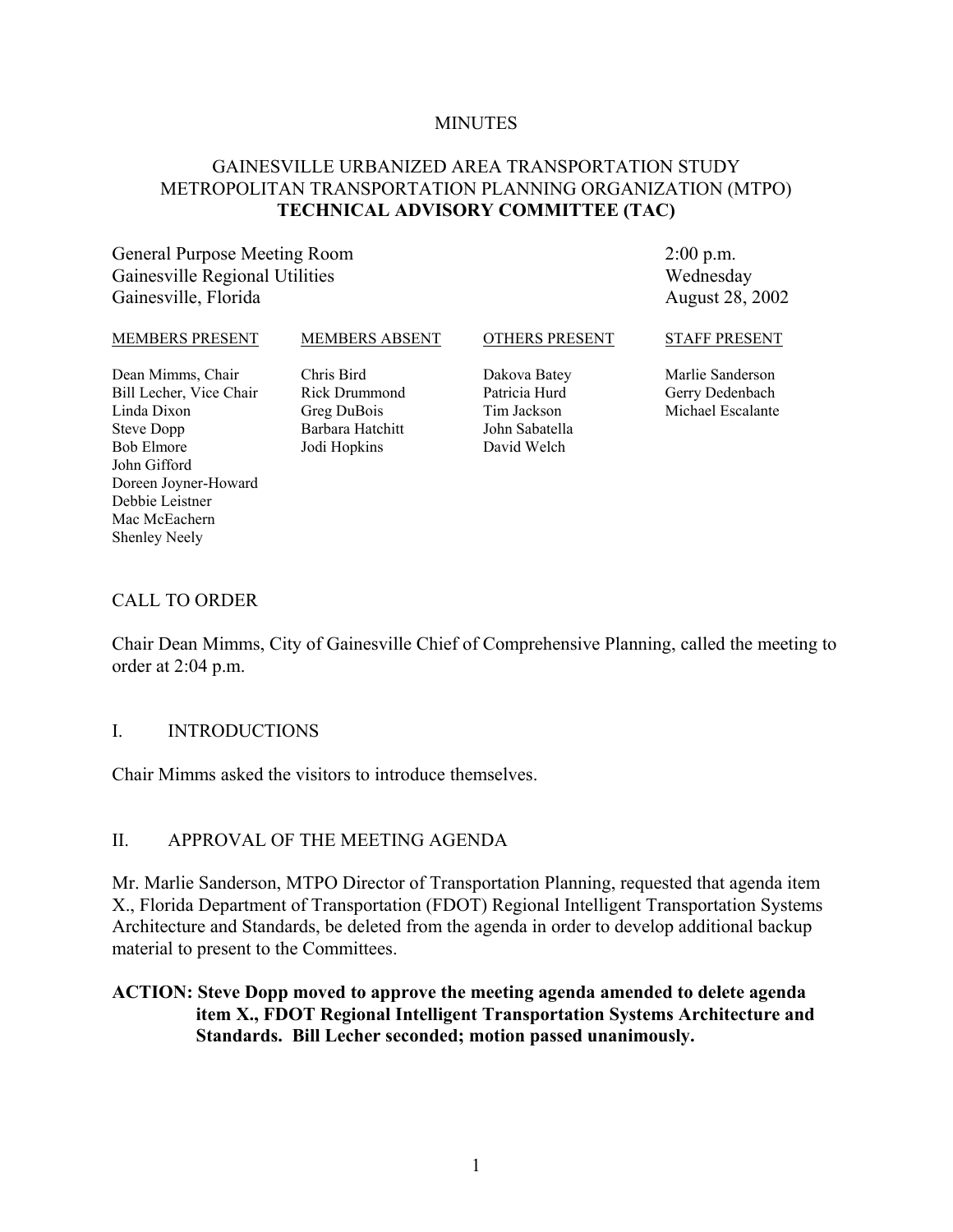## III. APPROVAL OF COMMITTEE MINUTES

### **ACTION: Steve Dopp moved to approve the July 31, 2002 minutes. Bill Lecher seconded; motion passed unanimously.**

## IV. CHAIRMAN'S REPORT

Mr. Sanderson announced that the next MTPO meeting is scheduled for October 10 at 1:30 p.m. in the Jack Durrance Auditorium. He said that the next TAC meeting is scheduled for October 30.

## V. ALACHUA COUNTY CORRIDOR DESIGN MANUAL

Mr. Gerry Dedenbach, MTPO Senior Transportation Planner, stated that the Alachua County Public Works Department (ACPWD) has submitted the draft Corridor Design Manual for MTPO Advisory Committee review and approval. He said that the manual represents the efforts of local planning and public works staffs, advisory committee members, members of the local engineering community, the chamber of commerce, elected officials and the consulting firm of Glatting Jackson.

Mr. Matt Dominy, ACPWD Director, discussed the steering committee and introduced the consultants for the Alachua County Corridor Design Manual.

Mr. Tim Jackson, Glatting Jackson et al Principal, discussed the draft Alachua County Corridor Design Manual and answered questions.

# **ACTION: Bill Lecher moved to recommend that the MTPO adopt the Alachua County Corridor Design Manual as an addendum to its Urban Design and Streetscape Policy Manual. Debbie Leistner seconded; motion passed unanimously.**

## VI. STATE ROAD 24 (ARCHER ROAD) SIGNAL INSTALLATION

Mr. Dedenbach stated that FDOT has submitted design plans for the installation of a signalized intersection at SR 24/Archer Road and SW 23<sup>rd</sup> Street. He noted that this is in regard to concerns for the safety of students crossing Archer Road to access transit stops, which was brought to the MTPO by a University of Florida student a few years ago.

## **ACTION: Bill Lecher moved to recommend that the MTPO approve the SR 24/Archer Road design plans and that the City of Gainesville coordinate, during the construction of the Old Archer Road bicycle trail, north and south bicycle and pedestrian connections across the right-of-way between Archer Road and Old Archer Road at this intersection. John Gifford seconded; motion passed unanimously.**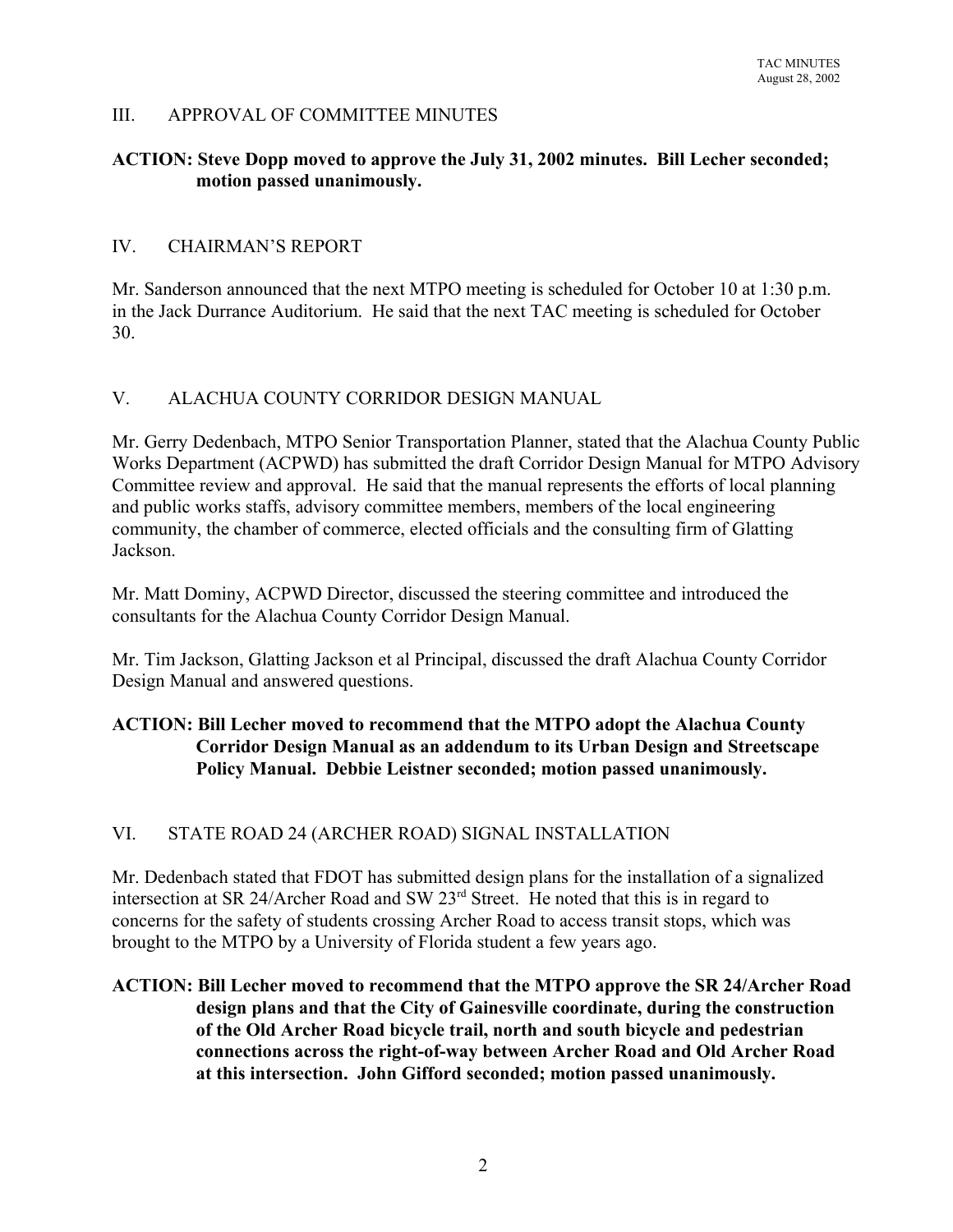# VII. STATE ROAD 24 (ARCHER ROAD) LEVEL OF SERVICE (LOS)

Mr. Sanderson stated that this agenda item concerns the LOS on Archer Road from Interstate 75 to SW 16<sup>th</sup> Avenue. He said that analysis, performed earlier this summer, showed that Archer Road was operating at an unacceptable LOS F. He noted that, since this condition raised concerns with the City and County concurrency management staffs, TAC Chair Mimms, has requested that this issue be discussed by the full TAC. He reported the results of the analyses for splitting the Archer Road facility at SW 34<sup>th</sup> Street. He also reported the status of the SW 34<sup>th</sup> Street traffic analysis. He stated that MTPO staff would be requesting that FDOT perform a Highway Capacity Software (HCS) analysis for this facility.

# VIII THREE UNIVERSITY AVENUE INTERSECTIONS

Mr. Dedenbach stated that, at the August  $8<sup>th</sup>$  meeting, the MTPO received the enclosed material from Mr. David Welch concerning the need for intersection modifications on University Avenue at NW 25<sup>th</sup> Street, NW 26<sup>th</sup> Street and NW 32<sup>nd</sup> Street.

## **ACTION: Bill Lecher moved to recommend that the MTPO, and its Advisory Committees, review these three intersections next year with the annual preparation of the List of Priority Projects. Shenley Neely seconded; motion passed unanimously.**

# IX. SW 20<sup>th</sup> AVENUE CHARRETTE PRIORITIES

Mr. Sanderson stated that, according to FDOT District 2 staff, there may be enough Surface Transportation Program (STP) funds for the top three STP priorities that the MTPO approved on August 8. He gave an overview of the SW 20<sup>th</sup> Avenue Charrette Projects. He said that MTPO staff advised FDOT staff that the next phase of SW 20<sup>th</sup> Avenue Charrette projects is Phase 1-B. He noted that the SW 20<sup>th</sup> Avenue Charrette Phase 1-B projects are not prioritized.

Mr. Bill Lecher, ACPWD Civil Engineer III, discussed the proposed roundabout and answered questions.

Ms. Doreen Joyner-Howard, FDOT Transportation Planner, discussed funding for STP projects and answered questions.

**ACTION: Linda Dixon moved to recommend that the MTPO approve the Alachua County Public Works Department recommendations to construct the roundabout at SW 38th Terrace as priority number one, with priority number 2 being a design study for SW 20th Avenue with one product being a determination of the remaining priorities in Phase 1-B. Bill Lecher seconded; motion passed unanimously.**